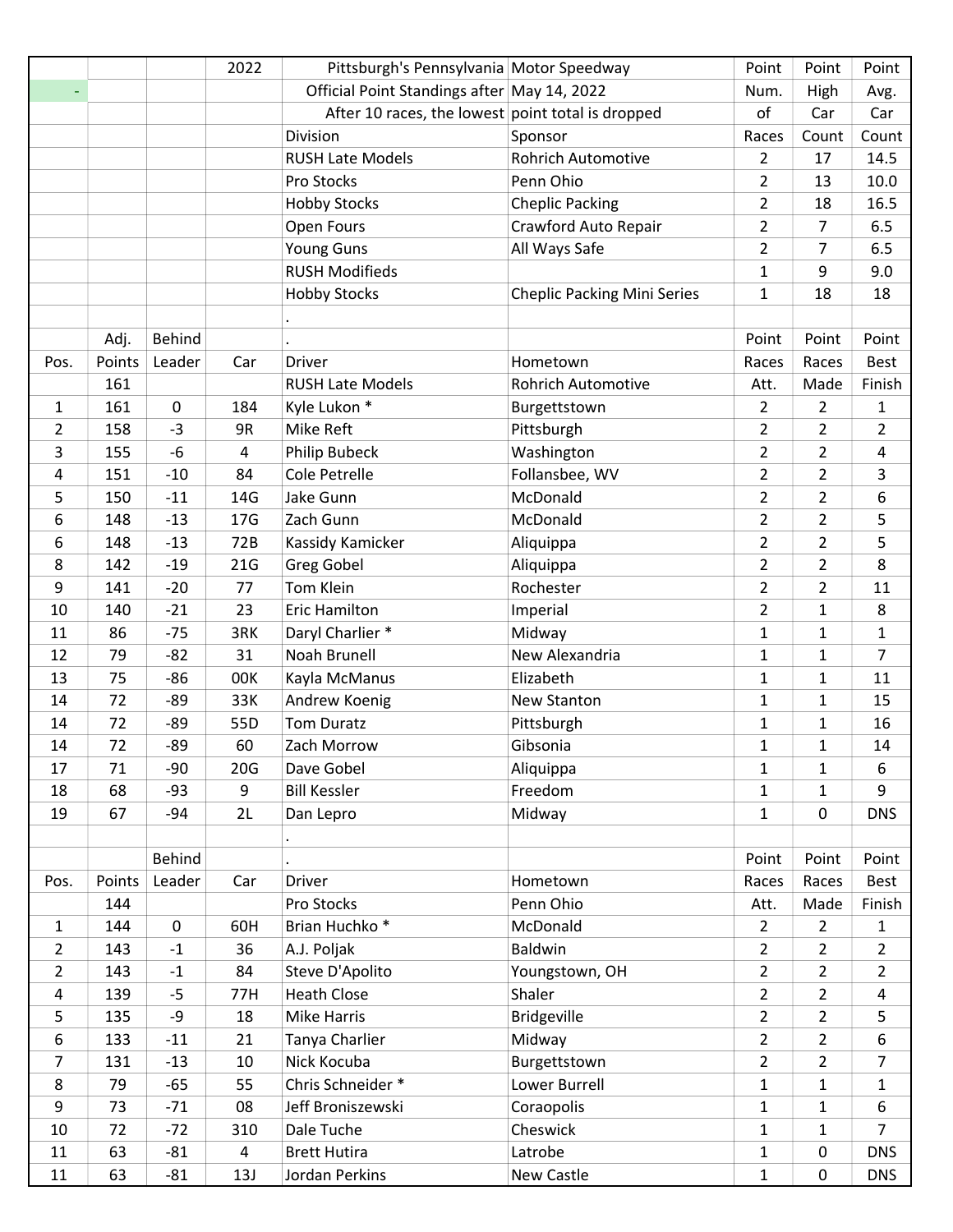| 11             | 63     | $-81$         | 45               | Todd Weldon           | Monongahela            | $\mathbf{1}$   | $\mathbf 0$    | <b>DNS</b>     |
|----------------|--------|---------------|------------------|-----------------------|------------------------|----------------|----------------|----------------|
|                |        |               |                  |                       |                        |                |                |                |
|                | Adj.   | <b>Behind</b> |                  |                       |                        | Point          | Point          | Point          |
| Pos.           | Points | Leader        | Car              | <b>Driver</b>         | Hometown               | Races          | Races          | <b>Best</b>    |
|                | 168    |               |                  | <b>Hobby Stocks</b>   | <b>Cheplic Packing</b> | Att.           | Made           | Finish         |
| $\mathbf{1}$   | 168    | $\mathbf 0$   | 1K               | Cody Koteles *        | Stockdale              | $\overline{2}$ | $\overline{2}$ | $\mathbf{1}$   |
| 2              | 167    | $-1$          | 65K              | Gary Koteles          | Stockdale              | $\overline{2}$ | $\overline{2}$ | $\overline{2}$ |
| 3              | 164    | -4            | 5                | <b>Tony Magill</b>    | Jefferson Hills        | $\overline{2}$ | $\overline{2}$ | 3              |
| 4              | 158    | $-10$         | OU <sub>2</sub>  | Jacob Wiser           | <b>McKees Rocks</b>    | $\overline{2}$ | $\overline{2}$ | 6              |
| 4              | 158    | $-10$         | 2K               | Jonathan Koteles      | Stockdale              | $\overline{2}$ | $\overline{2}$ | 5              |
| 6              | 152    | $-16$         | 64K              | Logan Koteles         | Stockdale              | $\overline{2}$ | $\overline{2}$ | 6              |
| 7              | 151    | $-17$         | 15               | Matt Benard *         | Oakdale                | $\overline{2}$ | $\mathbf{1}$   | $\mathbf{1}$   |
| $\overline{7}$ | 151    | $-17$         | 05               | <b>Frank Magill</b>   | Jefferson Hills        | $\overline{2}$ | $\overline{2}$ | 7              |
| 9              | 150    | $-18$         | 44               | Cameron Hollister     | McDonald               | $\overline{2}$ | $\overline{2}$ | 9              |
| 9              | 150    | $-18$         | 17S              | Stephen Shelpman      | <b>Pleasant Hills</b>  | $\overline{2}$ | $\overline{2}$ | 9              |
| 11             | 149    | $-19$         | 29               | <b>Adam Ferree</b>    | Jefferson Hills        | $\overline{2}$ | 1              | 4              |
| 12             | 146    | $-22$         | 14               | Marc Corio            | South Fayette          | $\overline{2}$ | $\overline{2}$ | 10             |
| 13             | 143    | $-25$         | $\boldsymbol{6}$ | Jeff Cencarik         | Midway                 | $\overline{2}$ | $\mathbf{1}$   | 10             |
| 14             | 80     | $-88$         | 64               | <b>Tom Anton</b>      | Jefferson Hills        | $\mathbf{1}$   | $\mathbf{1}$   | 8              |
| 15             | 78     | $-90$         | <b>26T</b>       | Cody Tokarski         | Hickory                | $\mathbf{1}$   | 1              | 5              |
| 16             | 77     | $-91$         | 77X              | <b>Casey Grumling</b> | Elrama                 | $\mathbf{1}$   | $\mathbf{1}$   | 11             |
| 17             | 74     | $-94$         | 13               | <b>Ben Anton</b>      | Jefferson Hills        | $\mathbf{1}$   | 1              | 14             |
| 18             | 72     | $-96$         | 17P              | Ed Shelpman           | <b>Pleasant Hills</b>  | $\mathbf{1}$   | 1              | 11             |
| 19             | 68     | $-100$        | 25               | Cody Behanna          | Finleyville            | $\mathbf{1}$   | 0              | <b>DNS</b>     |
| 19             | 68     | $-100$        | 74               | Leroy Brown           | Aliquippa              | $\mathbf{1}$   | 0              | <b>DNS</b>     |
|                |        |               |                  |                       |                        |                |                |                |
|                |        | <b>Behind</b> |                  |                       |                        | Point          | Point          | Point          |
| Pos.           | Points | Leader        | Car              | <b>Driver</b>         | Hometown               | Races          | Races          | <b>Best</b>    |
|                | 131    |               |                  | Open Fours            | Crawford Auto Repair   | Att.           | Made           | Finish         |
| 1              | 131    | $\mathbf 0$   | 11W              | Lucas Weaver *        | California             | $\overline{2}$ | $\overline{2}$ | $\mathbf{1}$   |
| $\overline{2}$ | 128    | $-3$          | 55               | Susie Rudolph         | Steubenville, OH       | $\overline{2}$ | $\overline{2}$ | $\overline{2}$ |
| 3              | 126    | $-5$          | 5R               | Craig Rudolph         | Steubenville, OH       | $\overline{2}$ | $\overline{2}$ | 3              |
| 4              | 122    | -9            | 65Q              | Derek Quigley         | Roscoe                 | $\overline{2}$ | $\mathbf{1}$   | $\mathbf{3}$   |
| 5              | 69     | $-62$         | 2A               | April Tennant *       | Colliers, WV           | $\mathbf{1}$   | $\mathbf{1}$   | $\mathbf{1}$   |
| 6              | 67     | $-64$         | 46J              | <b>Bill Tennant</b>   | Colliers, WV           | $\mathbf{1}$   | $\mathbf{1}$   | $\overline{2}$ |
| 7              | 65     | $-66$         | 2R               | <b>Travis Corbin</b>  | Pittsburgh             | $\mathbf{1}$   | $\mathbf{1}$   | $\overline{4}$ |
| 8              | 56     | $-75$         | 33               | John Steele           | North Fayette          | $\mathbf{1}$   | 0              | <b>DNS</b>     |
| 8              | 56     | $-75$         | 420T             | Jimmy Mechenbier      | <b>Bethel Park</b>     | $\mathbf{1}$   | $\pmb{0}$      | <b>DNS</b>     |
|                |        |               |                  |                       |                        |                |                |                |
|                | Adj.   | <b>Behind</b> |                  |                       |                        | Point          | Point          | Point          |
| Pos.           | Points | Leader        | Car              | <b>Driver</b>         | Hometown               | Races          | Races          | Best           |
|                | 134    |               |                  | Young Guns            | All Ways Safe          | Att.           | Made           | Finish         |
| $\mathbf{1}$   | 134    | $\pmb{0}$     | 05T              | Travis Clark *        | Pittsburgh             | $\overline{2}$ | $\overline{2}$ | $\mathbf{1}$   |
| 1              | 134    | $\mathbf 0$   | 114              | Emmerson Laboon *     | Elizabeth              | $\overline{2}$ | $\overline{2}$ | $\mathbf{1}$   |
| 3              | 129    | $-5$          | 5X               | Kiersten Chernik      | Oakdale                | $\overline{2}$ | $\overline{2}$ | $\mathbf{3}$   |
| 3              | 129    | $-5$          | 56               | Sadie Snatchko        | Oakdale                | $\overline{2}$ | $\overline{2}$ | 3              |
| 5              | 126    | -8            | 91               | Gavin Kokolis         | Oakdale                | $\overline{2}$ | $\overline{2}$ | 5              |
| 6              | 124    | $-10$         | 78Z              | Zoey Knight           | Plum                   | $\overline{2}$ | $\overline{2}$ | 6              |
| $\overline{7}$ | 57     | $-77$         | 05               | Abby Gindlesperger    | Pittsburgh             | $\mathbf 1$    | $\pmb{0}$      | <b>DNS</b>     |
|                |        |               |                  |                       |                        |                |                |                |